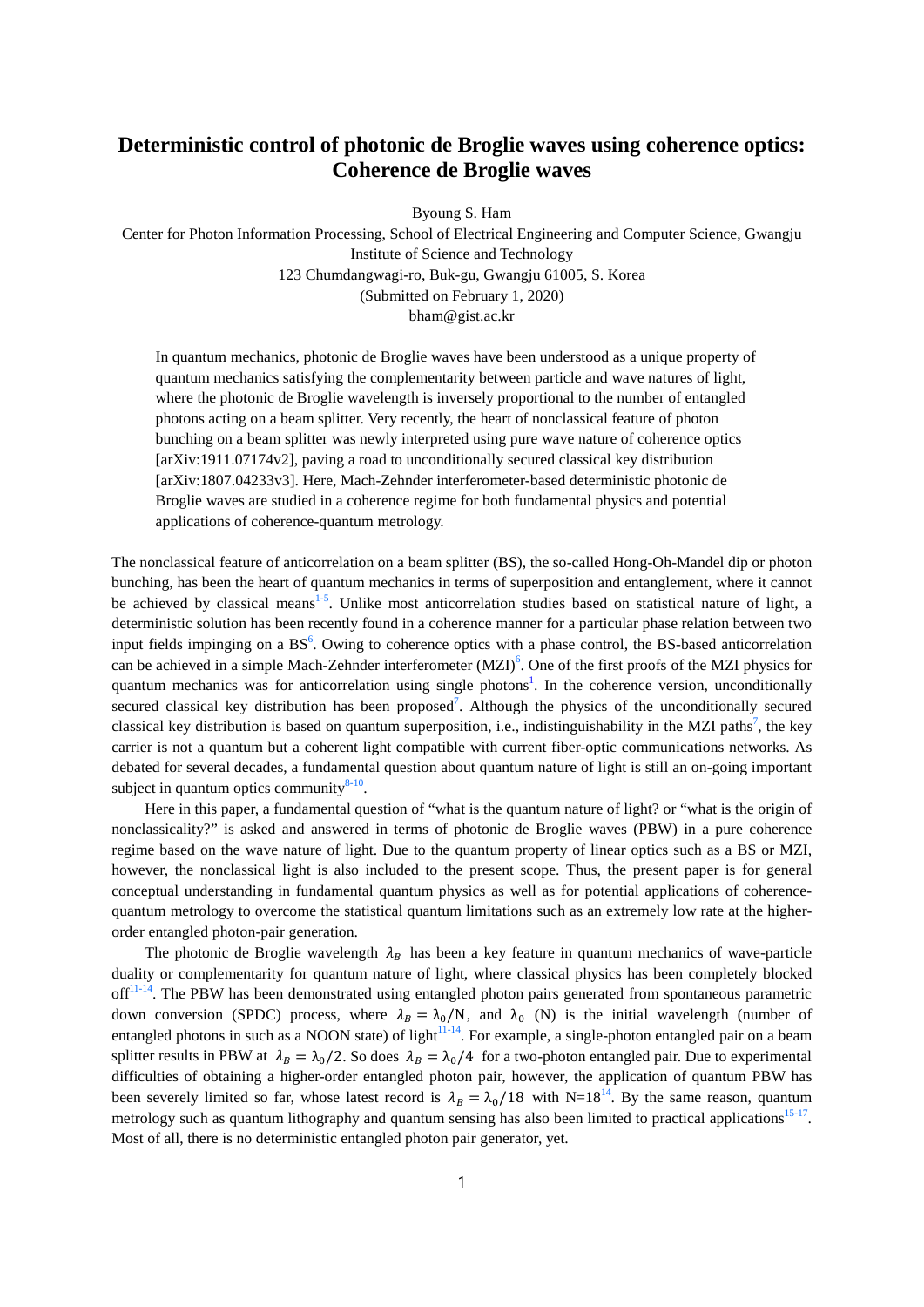In the present paper, a deterministic control of PBW using the coherence-optics-based anticorrelation<sup>6</sup> is presented for both fundamental physics and its potential applications of coherence-quantum metrology, where the order N in  $\lambda_B$  is potentially unlimited and on demand. The deterministic control of PBW should give a great benefit to quantum metrology beyond the standard quantum limit. The deterministic controllability of the higher-order PBW brings a breakthrough in practical limitations of the entangled photon-based conventional quantum metrology<sup>15-17</sup>. Most of all, understanding of the quantum nature of light in PBW is the most important result. For this a cross coupled double (CCD) MZI scheme is used for a typical laser.



**Figure 1.** A basic unit of coherence PBW. **(a)** A BS-based anticorrelation scheme for photon bunching. **(b)** An equivalent scheme of **(a)**. **(c)** A basic unit of coherence PBW. The input field  $E_0$ is coherent light. D or D' indicates a MZI building block composed of beam splitters and a phase shifter. The coupled matrix of  $[D']$ [D] represents a coherence PBW scheme equivalent to quantum PBW with N=4.

Figure 1 shows a basic building block of the present coherence PBW using coherence optics-based anticorrelation. Figure 1(a) shows a deterministic scheme of anticorrelation with a phase shifter  $\psi_n$  for photon bunching or a HOM dip on a BS<sup>6</sup>. The controlled phase  $\psi_n$  is to clarify the statistical single photon-based anticorrelation<sup>1-5</sup>, where the anticorrelation on a BS must suffice the magic phase between two input photons:  $\psi_n = \pm (n - 1/2)\pi$  and n=1,2,3…<sup>6</sup>. Thus, the vagueness in conventional anticorrelation on a BS has been clearly understood and extended into a deterministic feature of nonclassical light generation. Because BS matrix satisfies a  $\pi/2$  phase shift between two split outputs, i.e., reflected and transmitted lights<sup>18</sup>, Fig. 1(a) can be simply represented by a typical MZI as shown in Fig.  $1(b)^1$ . Due to the preset  $\pi/2$  phase shift on the first BS for  $E_3$  and  $E_4$  in Fig. 1(b), the inserted phase shifter of  $\varphi_n$  must be  $\varphi_n = \pm n\pi$  for the same outputs as in Fig. 1(a)<sup>6</sup>. The intensity correlation  $g^{(2)}$  between two outputs  $I_5$  and  $I_6$  is described by  $g^{(2)} = \frac{\langle I_5 I_6 \rangle}{\langle I_5 \rangle \langle I_6 \rangle}$ , where  $I_j$  is the intensity of  $E_i$ . Thus, conventional MZI becomes a quantum device for nonclassical photon generation with determinacy for a Schrodinger's cat or a NOON state<sup>1,6</sup>.

In the conventional photon bunching phenomenon as shown in a HOM dip or a Bell state using SPDCbased entangled photon pairs, the requirement of  $\psi_n$  in Fig. 1(a) is automatically satisfied by a closed-type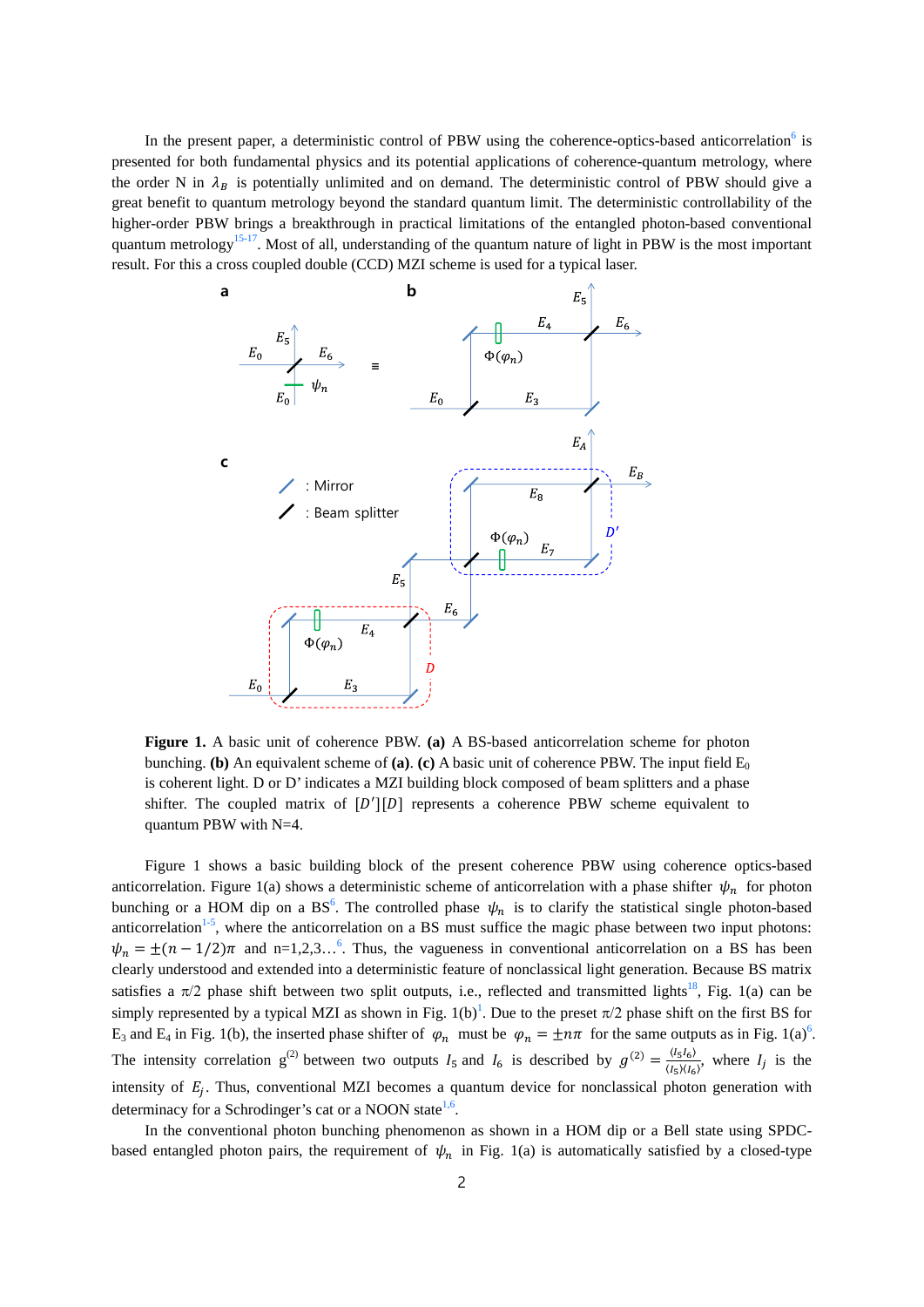$\chi^{(2)}$  –based three-wave mixing process in a nonlinear medium. In the SPDC nonlinear optical process, however, the choice of the sign of  $\psi_n$  cannot be deterministic due to the bandwidth-wide, probabilistically distributed space-superposed entangled photons as described by, e.g., a polarization entanglement superposition state<sup>2</sup>:  $|\psi\rangle = (|H\rangle_1|V\rangle_2 + e^{i\psi}|V\rangle_1|H\rangle_2)/\sqrt{2}$ . In the case of two independent solid-state emitters, the generated single 1 photon pair must be phase-locked if excited by the same pump pulse. Thus, the condition of  $\psi_n$  in Fig. 1(a) must be postadjusted to be  $\pm \frac{\pi}{2}$  in the relative phase difference for the anticorrelation or an entangled state generation<sup>3</sup>. The proof of the magic phase of  $\pm \frac{\pi}{2}$  in Fig. 1(a) for nonclassical light generation has already been demonstrated in two independent trapped ions<sup>19</sup>. In Fig. 1(b), the spectral bandwidth ( $\delta\omega$ ) of the input light E<sub>0</sub> should limit the interaction time (τ) or coherence length  $(l_C)$  in  $g^{(2)}$  anticorrelation. In the application of secured communications<sup>7</sup>, the transmission distance is potentially unlimited, where  $l_c = \frac{c}{mHz} \sim 10^8$  (km) if sub-mHz linewidth laser is used<sup>20</sup>. In this case, a common phase encoding technique may be advantageous compared to the amplitude modulation technique. According to ref. 21, the maximal indistinguishability induced by perfect quantum superposition represents for maximal coherence, where maximal coherence is a prerequisite for an entangled state or nonclassical light generation.

Figure 1(c) represents a basic building block of the present CCD-MZI for a deterministic control of PBW via coherence optics-based anticorrelation. The output fields in the first building block D of Fig. 1(c), whether it is for  $E_5$  or  $E_6$ , are fed into the block D' by splitting into  $E_7$  and  $E_8$ , resulting in the second-order superposition state. Here, the condition of anticorrelation in MZI is  $\varphi_n = \pm n\pi$ , resulting in a distinctive output either E<sub>5</sub> or E<sub>6</sub>. The same phase shifter is used and simultaneous controlled in both D and D' in an asymmetric configuration: see the phase shifter  $\Phi(\varphi)$  locates oppositely in each block. If the phase shifter distribution is symmetric, then a unitary transformation is applied for the unconditionally secured classical cryptography<sup>7</sup>. The second-order superposition in Fig. 1(c) offers the fundamental physics of the present coherence PBW. The output of the first block D in Fig. 1(c) is described as follows:

$$
\begin{bmatrix} E_5 \\ E_6 \end{bmatrix} = [D] \begin{bmatrix} E_0 \\ 0 \end{bmatrix} = \frac{1}{2} \begin{bmatrix} 1 - e^{i\varphi} & i(1 + e^{i\varphi}) \\ i(1 + e^{i\varphi}) & e^{i\varphi} - 1 \end{bmatrix} \begin{bmatrix} E_0 \\ 0 \end{bmatrix},
$$
\n(1)

where  $[D] = [BS][\Phi][BS]$ ,  $[BS] = \frac{1}{\sqrt{2}} \begin{bmatrix} 1 & i \\ i & 1 \end{bmatrix}$  $\begin{bmatrix} 1 & 1 \\ i & 1 \end{bmatrix}$ , and  $[\Phi] = \begin{bmatrix} 1 & 0 \\ 0 & e^{i\varphi} \end{bmatrix}$ . As already known in the MZI interferometry, equation (1) shows a  $2\pi$  modulation period in each output intensity:  $I_5 = I_0(1 - \cos(\varphi))$ ;  $I_6 = I_0(1 + \cos(\varphi))$  as shown in Fig. 2(a). Thus, the intensity correlation  $g^{(2)}$  has a  $\pi$  modulation as expected (see the red curve in Fig. 2(a)):

$$
g_{56}^{(2)} = [1 - \cos(2\varphi)]/2,\tag{2}
$$

where the phase basis for  $g_{56}^{(2)} = 0$  is  $\varphi_n = \pm n\pi$ . This is a new understanding of the nonclassical feature, where a perfect coherence plays a major role. Equation (2) is known as the classical resolution limit or Rayleigh criterion $^{22}$ .

The output lights,  $E_A$  and  $E_B$ , in the second block D' of Fig. 1(c) are then described by the following relation:

$$
\begin{bmatrix} E_A \\ E_B \end{bmatrix} = [D'] [D] \begin{bmatrix} E_0 \\ 0 \end{bmatrix} = -\frac{1}{2} \begin{bmatrix} 1 + e^{i2\varphi} & i(1 - e^{i2\varphi}) \\ -i(1 - e^{i2\varphi}) & 1 + e^{i2\varphi} \end{bmatrix} \begin{bmatrix} E_0 \\ 0 \end{bmatrix},
$$
\n(3)

where  $[D'] = [BS][\Phi'][BS]$  and  $[\Phi'] = \begin{bmatrix} e^{i\varphi} & 0 \\ 0 & 1 \end{bmatrix}$  $\begin{bmatrix} 0 & 0 \\ 0 & 1 \end{bmatrix}$ . Unlike equation (1), equation (2) results in a twice shorter (faster) modulation period (frequency), i.e.,  $\pi/2$  modulation in each intensity of I<sub>A</sub> and I<sub>B</sub>:  $I_A = 2(1 + \cos(2\varphi))$ ;  $I_B = 2(1 - \cos(2\varphi))$  (see Fig. 2(b)). As a result, the intensity correlation  $g^{(2)}$  of  $I_A$  and  $I_B$  in Fig. 1(c) becomes:  $g_{AB}^{(2)} = [1 - \cos(4\varphi)]/2.$  (4)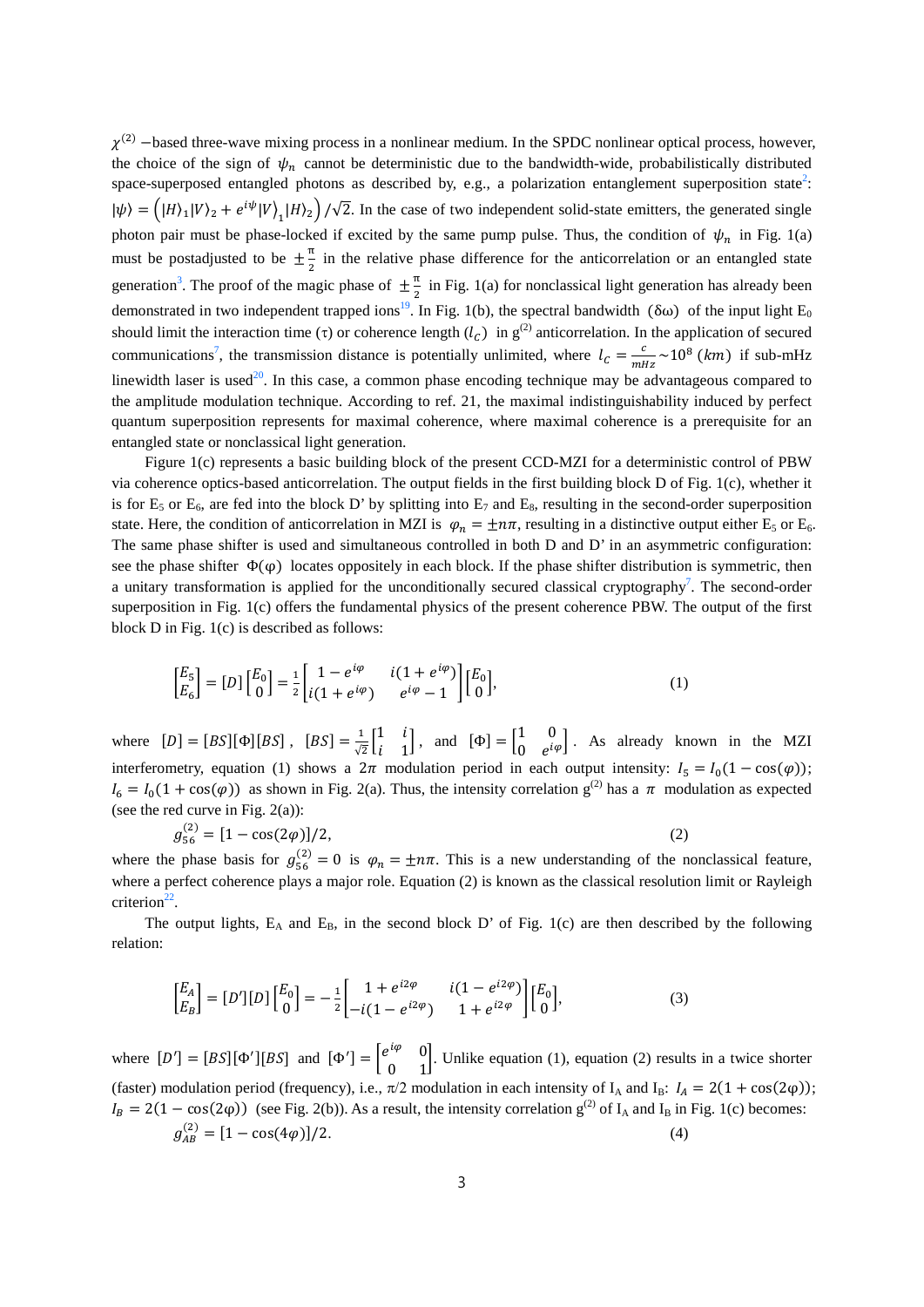Thus, the classical resolution limit of  $\lambda_0/2$  governed by the Rayleigh criterion in Fig. 1(b) is overcome now using coherence optics in Fig. 2(b). This is the first proof in history for the nonclassical feature obtained by pure coherence optics. In equation (4), the phase basis for  $g_{AB}^{(2)} = 0$  is accordingly changed from  $\varphi_n = \pm n\pi$  in Fig. 1(b) to  $\varphi_n = \pm n\pi/2$ . This doubly enhanced resolution of the output intensity in Figs. 1(c) and 2(b) should contradict to the general understating of quantum mechanics because the method of Fig. 1(c) and its result in Fig. 2(b) are perfectly coherent and classical.

Here, it should be noted that the perfect coherence between two lights ( $E_2/E_4$  or  $E_7/E_8$ ) is achieved from path indistinguishability in MZI, satisfying the anticorrelation condition in the outputs  $(E_5/E_6$  or  $E_A/E_B)^6$ . Thus, the specific phase relation with  $\varphi_n$  between two superposed coherent lights in MZI of Fig. 1(b) becomes the definite source of nonclassical feature such as anticorrelation and entanglement<sup>6</sup>. In that sense, the number of superposition state in Fig. 1(c) should be equivalent to the number of entangled photons in conventional quantum PBW (see equations (2) and (4)). Therefore, the CCD-MZI scheme composed of D and D' in Fig. 1(c) represents the basic unit of the present coherence version of PBW. Then, the higher-order coherence PBW can also be achieved by simply connecting the asymmetrical unit of Fig. 1(c) in a series (discussed in Fig. 3).



**Figure 2.** Numerical calculations for  $g^{(2)}$  intensity correlation of Fig. 1(c). **(a)** Red:  $I_5I_6$ (normalized), Dotted:  $I_5$ , Dashed:  $I_6$ . (b) Red:  $I_A I_B$  (normalized), Dotted:  $I_A$ , Dashed:  $I_B$ . The input field intensity of  $E_0 = 1$  is assumed.

Figure 2 shows numerical calculations for Fig. 1(c) to support the present theory of the deterministic control of PBW in a coherence regime. Figure 2(a) shows a typical MZI result of Fig. 1(b) by solving equation (1), where each output intensity represents the classical limit. As expected, the conventional MZI scheme gives a spectroscopic resolution of  $\lambda_0/2$ , which is the Rayleigh limit in classical physics. This classical resolution limit is now understood as the first order of the present deterministic control of PBW:  $\lambda_{CB} = \lambda_0/2\zeta$ , where  $\zeta$  is the number of MZI block (or superposition state in the form of Fig. 1(b)), and  $\lambda_{CB}$  indicates the present coherence PBW. Here, it should be noted that each MZI block in Fig. 1(b) is equivalent to N=2 in quantum PBW for an entanglement superposition description at  $|\psi\rangle = (|N\rangle_A|0\rangle_B + |0\rangle_A|N\rangle_B)/\sqrt{2}$ :  $2\zeta = N$ . In other words, a typical MZI is a quantum device for anticorrelation or nonclassical light generation if  $\varphi_n = \pm n\pi$  is satisfied. The intensity correlation of  $g_{AB}^{(2)}$  in equation (4) is numerically calculated in Fig. 2(b): see red curve. The demonstration of  $\lambda_{CB} = \lambda_0/4$  in Fig. 2(b) proves the present theory of coherence PBW based on Fig. 1(c). Thus, it is concluded that the present coherence PBW in Fig. 1(c) is equivalent to the quantum PBW based on entangled photons with an additional benefit of deterministic controllability.

For the higher order  $\lambda_{CR}$ , the basic scheme of Fig. 1(c) needs to be repeated in a series or circulated in a feedback form as shown in Fig. 3(a). In the serial connection, the output from each block becomes an input to the next block without loss. Defining  $[CM] = [D'] [D]$ , the n<sup>th</sup> order output fields in Fig. 3(a) can be obtained from equation (3):

$$
\begin{bmatrix} E_A \\ E_B \end{bmatrix}^n = [CM]^n \eta^{2(n-1)} \begin{bmatrix} E_0 \\ 0 \end{bmatrix},
$$
\n(5-1)

$$
= \frac{1}{2}(-1)^n \eta^{2(n-1)} \begin{bmatrix} (1 + e^{i2n\varphi}) & i(1 - e^{i2n\varphi}) \\ -i(1 - e^{i2n\varphi}) & (1 + e^{i2n\varphi}) \end{bmatrix} \begin{bmatrix} E_0 \\ 0 \end{bmatrix},
$$
(5-2)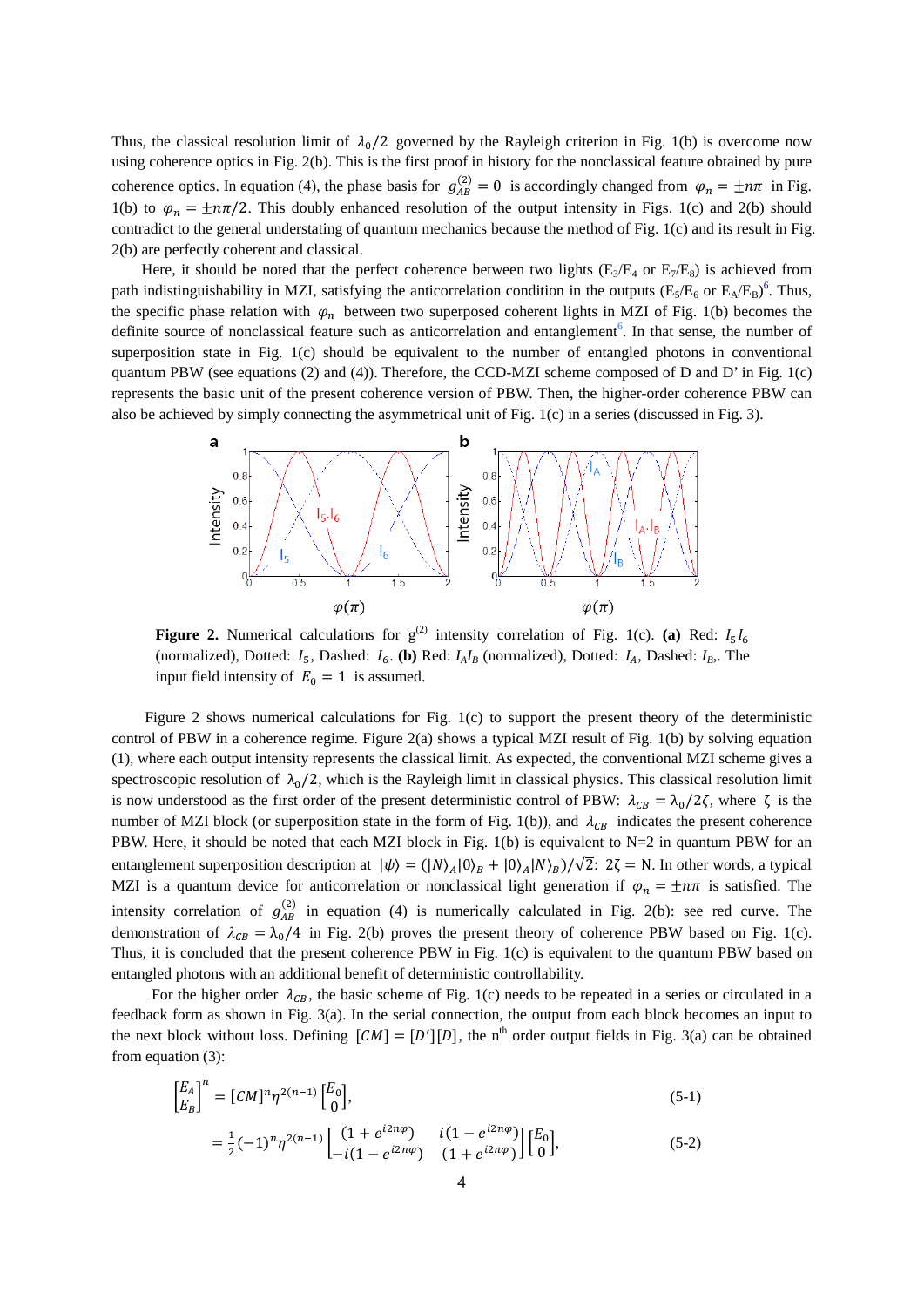$$
(E_A)^n = \frac{E_0}{2}(-1)^n \eta^{2(n-1)} (1 + e^{i2n\varphi}), \tag{5-3}
$$

$$
(E_B)^n = i\frac{E_0}{2}(-1)^{n+1}\eta^{2(n-1)}(1 - e^{i2n\varphi}).
$$
\n(5-4)

From equations (5-3) and (5-4) the related  $n<sup>th</sup>$  order intensities are obtained:

$$
(I_A)^n = \frac{1}{2}I_0[1 + \cos(2n\varphi)],\tag{6-1}
$$

$$
(I_B)^n = \frac{1}{2}I_0[1 - \cos(2n\varphi)].
$$
\n(6-2)

where  $I_0 = E_0 E_0^*$ . Regardless of the chain length the final output intensity is always the same as the input. As a result, the n<sup>th</sup> order intensity correlation  $g_n^{(2)}$  becomes:

$$
g_n^{(2)} = \frac{\langle (I_A)^n (I_B)^n \rangle}{\langle (I_A)^n \rangle \langle (I_B)^n \rangle} = \frac{1}{2} [1 - \cos(4n\varphi)]. \tag{7}
$$

Thus, the general solution for the the  $n<sup>th</sup>$  order coherence PBW in Fig. 3 is:

$$
\lambda_{CB}^{(n)} = \lambda_0 / 4n,\tag{8}
$$

where n is the number of blocks or CCD-MZI. For n=1, there are basic building blocks of D and D' equivalent to the four-photon (N=4) case in quantum PBW $^{11-14}$ . Because equation (8) is deterministic, the present coherence PBW is powerful compared with conventional quantum counterpart in terms of N number as well as determinacy and controllability. These facts may open a door to coherence-quantum metrology based on ondemand  $\lambda_{CB}^{(n)}$ . For the impracticality of quantum PBW, it takes ~2 hour acquisition time just for N=18<sup>14</sup>.



**Figure 3.** A photonic de Broglie wavelength generator. **(a)** A serially connected CCD-MZI. Each block represents CCD-MZI of Fig. 1(c). **(b)** Numerical calculations for **(a)**, where n indicates the number of blocks in (a). MZI represents a reference of a classical limit whose period is  $π$  as shown in Fig. 2(a).

Figure 3(a) represents a serially connected CCD-MZI scheme, where each block is equivalent to CCD-MZI of Fig. 1(c) at four-photon quantum PBW:  $\lambda_B$  (=  $\frac{\lambda_0}{4}$ ). For the connection there are two lines, where only one line is active if the anticorrelation condition  $\varphi_n = \pm n\pi$  is satisfied. An error is indicated in the ouput intensity loss via decoherence resulting in both lines active. The error sharpness is the spectroscopic resolution for coherence-quantum metrology. To realize Fig. 3(a), a waveguide<sup>23</sup> or a fiber-coupled<sup>24</sup> MZI scheme would be a good example.

Figure 3(b) shows numerical calculations using equation (7) for the intensity correlation  $g_n^{(2)}$ . As shown, the coherence  $\lambda_{CB}^{(n)}$  is clearly equivalent to the quantum  $\lambda_B$ . Compared with quantum PBW<sup>12-14</sup>, the present coherence PBW at  $\lambda_{CB}^{(n)}$  is deterministic, real time, and virtually no limit in n. Each intensity modulation period for  $(I_A)^n$  or  $(I_B)^n$  is, of course, twice longer than  $g_n^{(2)}$ , as shown in equations (6-1) and (6-2).

In conclusion, the deterministic control of photonic de Broglie waves (PBW) was presented in a purely coherence manner for both fundamental physics and potential applications of coherence-quantum metrology using a chain of CCD-MZI scheme. For this, the output from each CCD-MZI was directly inserted to the next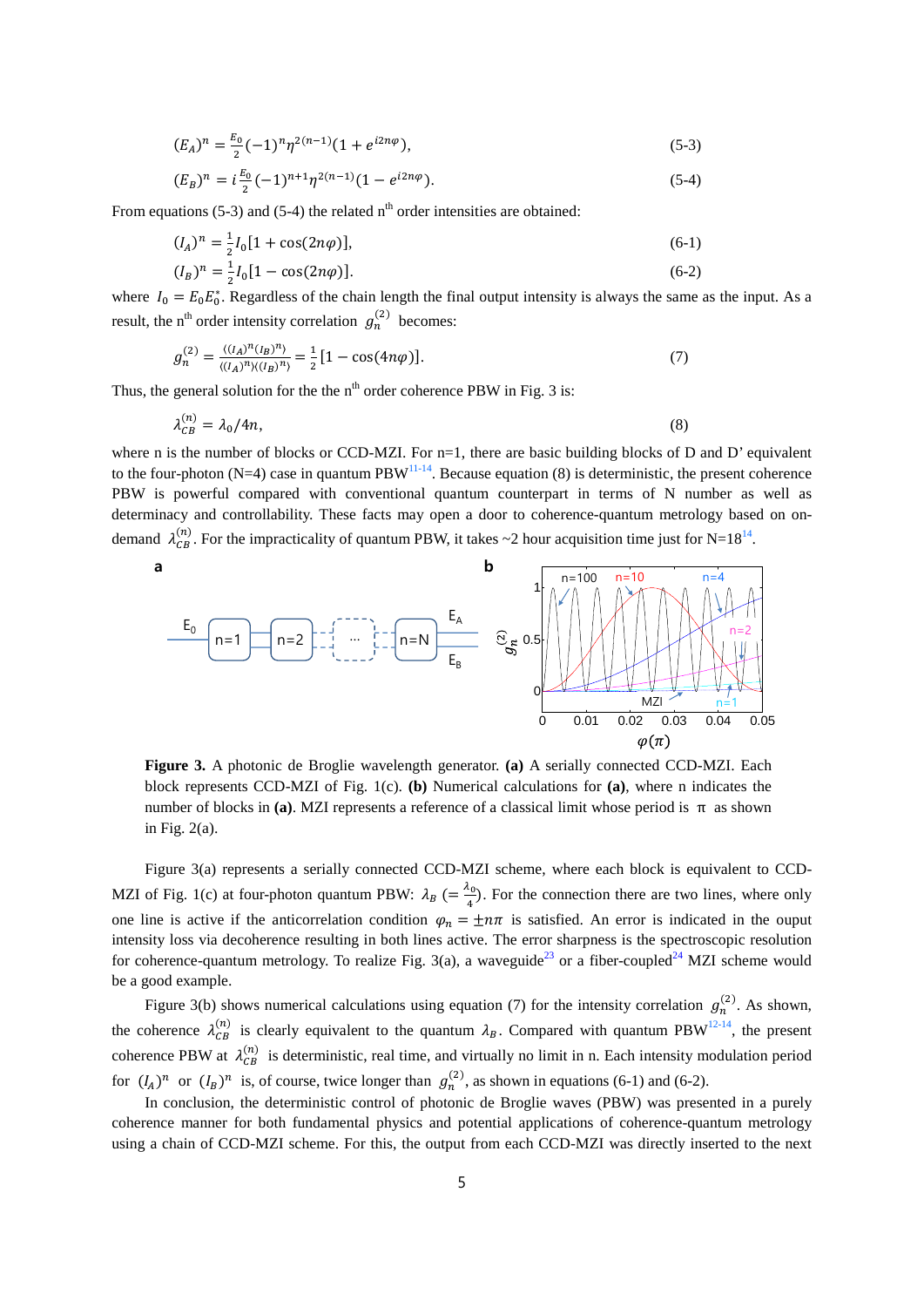one until the given n number reaches, where n is the number of CCD-MZI. The analytical expression and its numerical calculations successfully demonstrated an equivalent feature to the quantum PBW, where number of MZIs in the present coherence PBW is equivalent to the entangled photon number N in quantum PBW. The random phase noise of the MZI system caused by mechanical vibrations, air turbulence, and temperature variations at ≤MHz rate may be eliminated by the use of either silicon photonics or fiber technology. The input light is the limit of coherence PBW in the MZI scheme, a fine laser such as sub-mHz laser gives a higher n number or shorter PBW<sup>25</sup>. As a result, present coherence PBW can be directly applied to high precision optical spectroscopy or quantum metrology such as optical clock<sup>26</sup>, gravitational wave detection<sup>27</sup>, quantum lithography<sup>15,16</sup>, and quantum sensors<sup>17</sup>. The seemingly contradiction of coherence PBW to quantum physics is reconciled by quantum superposition of MZI paths, where MZI is treated as a quantum device like BS if the magic phase is involved<sup>1,6</sup>. Thus, the present scheme of Fig. 3(a) may open a door to coherence-quantum metrology for deterministic control of photonic de Broglie wavelength at higher orders in real time and for ondemand. Eventually, the present CCD-MZI-based photonic de Broglie wave generation scheme may apply for non-classical light generation such as deterministic entangled photons and photonic qubits, resulting in ondemand quantum information processing (discussed elsewhere).

## Reference

- 1. Grangier, P., Roger, G. & Aspect, A. Experimental evidence for a photon anticorrelation effect on a beam splitter: A new light on single-photon interference. *Europhys. Lett.* **1**, 173-179 (1986).
- 2. Hong, C. K., Ou, Z. Y. & Mandel, L. Measurement of subpicosecond time intervals between two photons by interference. *Phys. Rev. Lett.* **59**, 2044-2046 (1987)
- 3. Lettow, R. *et al.*, Quantum interference of tunably indistinguishable photons from remote organic molecules. *Phys. Rev. Lett.* **104**, 123605 (2010).
- 4. Peruzzo, A., Shadbolt, P., Brunner, N., Popescu, S. & O'Brien, J. L. A quantum delayed-choice experiment. *Science* **338**, 634-637 (2012).
- 5. Deng, Y.-H. *et al*., Quantum interference between light sources separated by 150 million kilometers. *Phys. Rev. Lett.* **123**, 080401 (2019).
- 6. Ham, B. S. The origin of anticorrelation for photon bunching on a beam splitter. arXiv:1911.07174v2 (2019).
- 7. Ham, B. S. Unconditionally secured classical cryptography using quantum superposition and unitary transformation. arXiv:1807.04233 (2019).
- 8. Bohr, N. The quantum postulate and the recent development of atomic theory. *Nature* **121**, 580-590 (1928).
- 9. Wootters, W. K. & Zurek, W. H. Complementarity in the double-slit experiment: Quantum nondeparability and quantitative statement of Bohr's principle. *Phys. Rev. D* **19**, 473-484 (1979).
- 10. Greenberger, D. M. Horne, M. A. & Zeilinger, A. Multiparticle interferometry and the superposition principle. *Phys. Today* **46**(8), 22-29 (1993).
- 11. Jacobson, J., Gjörk, G., Chung, I. & Yamamato, Y. Photonic de Broglie waves. *Phys. Rev. Lett.* **74**, 4835- 4838 (1995).
- 12. Edamatsu, K., Shimizu, R. & Itoh, T. Measurement of the photonic de Broglie wavelength of entangled photon pairs generated by parametric down-conversion. *Phys. Rev. Lett.* **89**, 213601 (2002).
- 13. Walther, P., Pan, J.-W., Aspelmeyer, M., Ursin, R., Gasparon, S. & Zeillinger, A. De Broglie wavelength of a non-local four-photon state. *Nature* **429**, 158-161 (2004).
- 14. Wang, X.-L. et al., 18-qubit entanglement with six photons' three degree of freedom. *Phys. Rev. Lett.* **120**, 260502 (2018).
- 15. Kok, P., Braunstein, S. L. & Dowling, J. P. Quantum lithography, entanglement, and Heisenberg-limited parameter estimation. *J. Opt. B: Quantum Semiclass. Opt.* **6**, S811-S815 (2004).
- 16. Clerk, A. A. *et al.*, Introiduction to quantum noise, measurement, and amplification. *Rev. Mod. Phys.* **82**, 1155-1208 (2010).
- 17. Pezze, L. *et al.*, Quantum metrology with nonclassical states of atomic ensemble. *Rev. Mod. Phys.* **90**, 035005 (2018).
- 18. Degiorgio, V. Phase shift between the transmitted and the reflected optical fields of a semireflecting lossless mirror is π/2. *Am. J. Phys.* **48**, 81-82 (1980).
- 19. Solano, E., de Matos Filho, R. L. & Zagury, N. Deterministic Bell states and measurement of the motional state of two trapped ions. *Phys. Rev. A* **59**, R2539-R2543 (1999).
- 20. Kessler, T. *et al.*A sub-40-mHz-linewidth laser based on a silicon single-crystal optical cavity. *Nature*